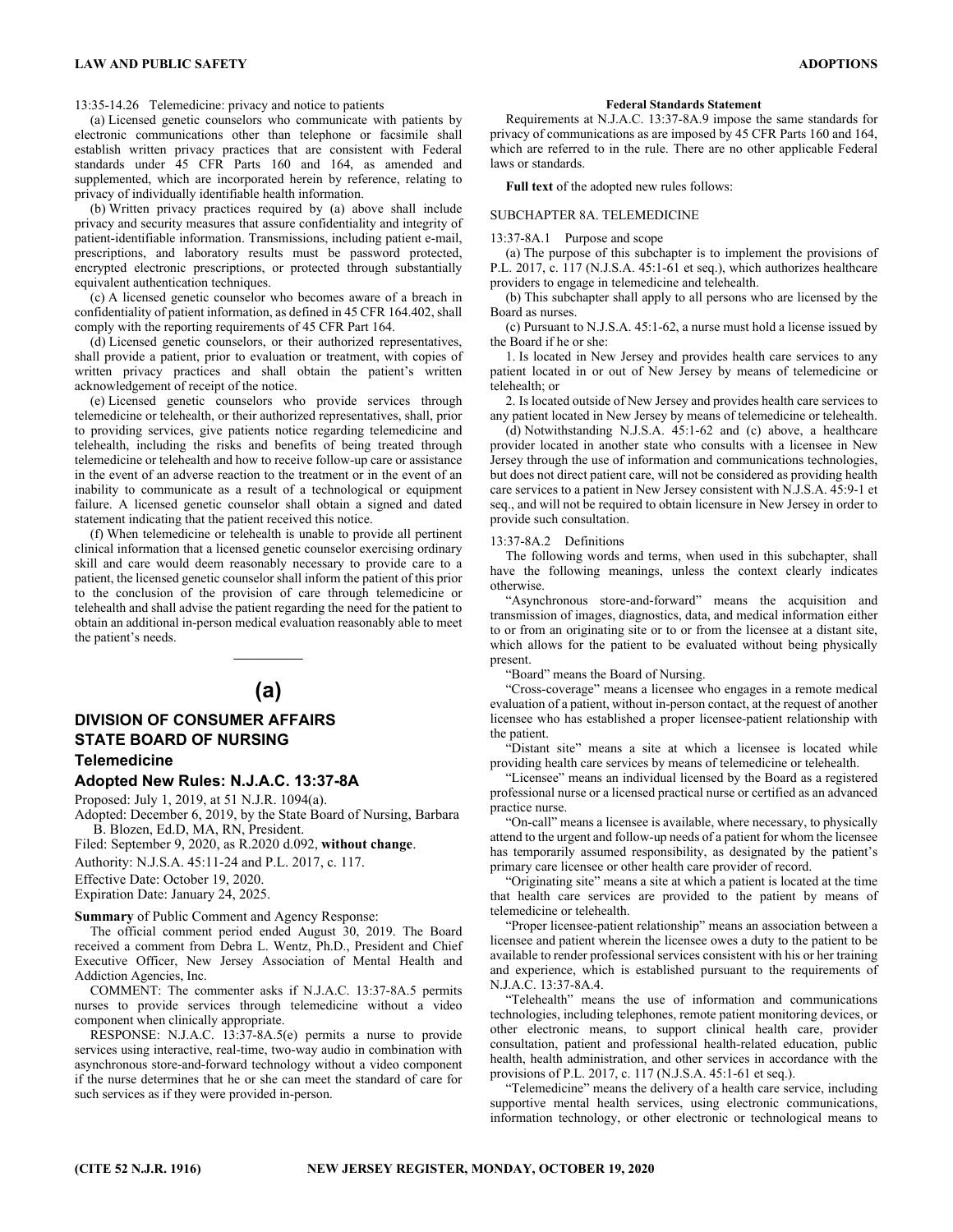bridge the gap between a licensee who is located at a distant site and a patient who is located at an originating site, either with or without the assistance of an intervening licensee, and in accordance with the provisions of P.L. 2017, c. 117 (N.J.S.A. 45:1-61 et seq.). "Telemedicine" does not include the use, in isolation, of audio-only telephone conversation, electronic mail, instant messaging, phone text, or facsimile transmission.

## 13:37-8A.3 Standard of care

(a) Prior to providing services through telemedicine or telehealth, a licensee shall determine whether providing those services through telemedicine or telehealth would be consistent with the standard of care applicable for those services when provided in-person.

(b) If a licensee determines, either before or during the provision of health care services, that services cannot be provided through telemedicine or telehealth in a manner that is consistent with in-person standards of care, the licensee shall not provide services through telemedicine or telehealth.

(c) A licensee who determines that services cannot be provided through telemedicine or telehealth pursuant to (b) above shall advise the patient to obtain services in-person.

(d) A licensee who provides a diagnosis, treatment, or consultation recommendation, including discussions regarding the risk and benefits of a patient's treatment options, through telemedicine or telehealth shall be held to the same standard of care or practice standards as are applicable to in-person settings.

#### 13:37-8A.4 Licensee-patient relationship

(a) Prior to providing services through telemedicine or telehealth, a licensee shall establish a licensee-patient relationship by:

1. Identifying the patient with, at a minimum, the patient's name, date of birth, phone number, and address. A licensee may also use a patient's assigned identification number, Social Security number, photo, health insurance policy number, or other identifier associated directly with the patient; and

2. Disclosing and validating the licensee's identity, license, title, and, if applicable, specialty and board certifications.

(b) Prior to initiating contact with a patient for the purpose of providing services to the patient using telemedicine or telehealth, a licensee shall:

1. Review the patient's medical history and any available medical records;

2. Determine as to each unique patient encounter whether he or she will be able to provide the same standard of care using telemedicine or telehealth as would be provided if the services were provided in-person; and

3. Provide the patient the opportunity to sign a consent form which authorizes the licensee to release medical records of the encounter to the patient's primary care provider or other health care provider identified by the patient.

(c) Notwithstanding (a) and (b) above, health care services may be provided through telemedicine or telehealth without a proper licenseepatient relationship if the provision of health care services is:

1. For informal consultations with another healthcare provider performed by a licensee outside the context of a contractual relationship, or on an irregular or infrequent basis, without the expectation or exchange of direct or indirect compensation;

2. During episodic consultations by a medical specialist located in another jurisdiction who provides consultation services, upon request, to a licensee in this State;

3. Related to medical assistance provided in response to an emergency or disaster, provided that there is no charge for the medical assistance; or

4. Provided by a substitute licensee acting on behalf and at the designation of an absent licensee in the same specialty on an on-call or cross-coverage basis.

13:37-8A.5 Provision of health care services through telemedicine or telehealth

(a) As long as a licensee has satisfied the requirements of N.J.A.C. 13:37-8A.4, a licensee may provide health care services to a patient through the use of telemedicine and may engage in telehealth to support and facilitate the provision of health care services to patients.

(b) Prior to providing services through telemedicine or telehealth, a licensee shall determine the patient's originating site and record this information in the patient's record.

(c) A licensee providing healthcare services through telemedicine shall use interactive, real-time, two-way communication technologies, which shall include, except as provided in (e) below, a video component that allows a licensee to see a patient and the patient to see the licensee during the provision of health care services.

(d) A licensee providing services through telemedicine or telehealth may use asynchronous store-and-forward technology to allow for the electronic transmission of:

1. Images;

2. Diagnostics;

3. Data; and

4. Medical information.

(e) If, after accessing and reviewing the patient's medical records, a licensee determines that he or she is able to meet the standard of care for such services if they were being provided in-person without using the video component described in (c) above, the licensee may use interactive, real-time, two-way audio in combination with asynchronous store-andforward technology, without a video component.

(f) Prior to providing services through telemedicine or telehealth, a licensee shall review any medical history or medical records provided by a patient as follows:

1. For an initial encounter with a patient, medical history and medical records shall be reviewed prior to the provision of health care services through telemedicine or telehealth; and

2. For any subsequent interactions with a patient, medical history and medical records shall be reviewed either prior to the provision of health care services through telemedicine or telehealth or contemporaneously with the encounter with the patient.

(g) During and after the provision of health care services through telemedicine or telehealth, a licensee, or another designated licensee, shall provide his or her name, professional credentials, and contact information to the patient. Such contact information shall enable the patient to contact the licensee for at least 72 hours following the provision of services, or for a longer period if warranted by the patient's circumstances and accepted standards of care.

(h) After the provision of health care services through telemedicine or telehealth, a licensee shall provide the patient, upon request, with his or her records reflecting the services provided.

(i) A licensee shall provide, upon a patient's written request, the patient's medical information to the patient's primary care provider or to other health care providers.

(j) A licensee engaging in telemedicine or telehealth shall refer a patient for follow-up care when necessary.

# 13:37-8A.6 Prescriptions

(a) An advanced practice nurse providing services through telemedicine or telehealth may issue a prescription to a patient, as long as the issuance of such a prescription is consistent with the standard of care or practice standards applicable to the in-person setting.

(b) An advanced practice nurse shall not issue a prescription based solely on responses provided in an online questionnaire, unless the advanced practice nurse has established a proper licensee-patient relationship pursuant to N.J.A.C. 13:37-8A.4.

(c) Notwithstanding (a) above, and except as provided in (d) below, an advanced practice nurse shall not issue a prescription for a Schedule II controlled dangerous substance unless the advanced practice nurse has had an initial in-person examination of the patient and a subsequent inperson visit with the patient at least every three months for the duration of the time the patient is prescribed the Schedule II controlled dangerous substance.

(d) The prohibition of (c) above shall not apply when an advanced practice nurse prescribes a stimulant for a patient under the age of 18 years, as long as the advanced practice nurse is using interactive, realtime, two-way audio and video technologies and the advanced practice nurse has obtained written consent for a waiver of in-person examination requirements from the patient's parent or guardian.